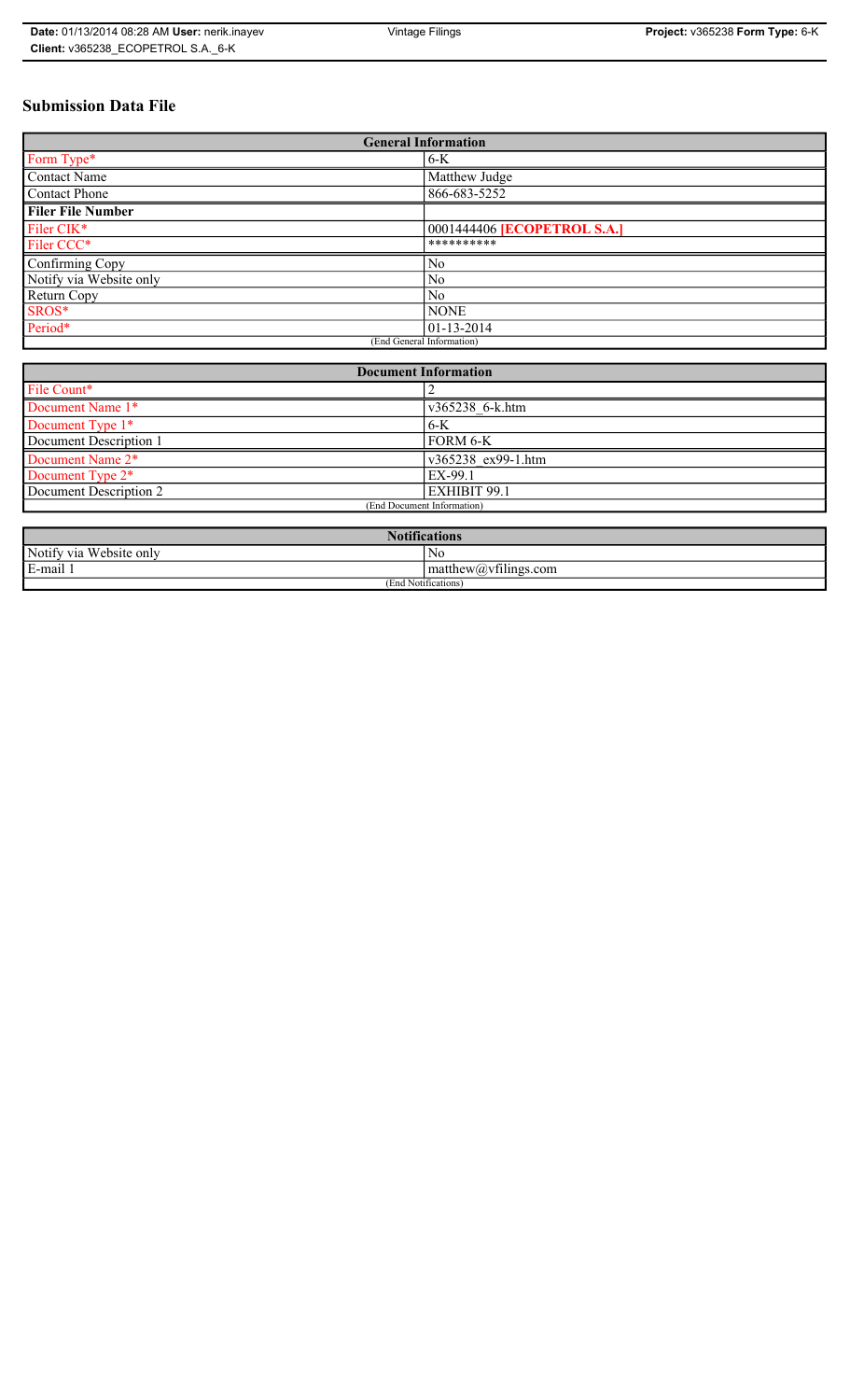### **SECURITIES AND EXCHANGE COMMISSION Washington, D.C. 20549**

#### **FORM 6-K REPORT OF FOREIGN PRIVATE ISSUER PURSUANT TO RULE 13a-16 OR 15d-16 OF THE SECURITIES EXCHANGE ACT OF 1934**

January, 2014

Commission File Number: 333-153452

**ECOPETROL S.A.**

*(Exact name of registrant as specified in its Charter)*

Carrera 7 No. 37 – 69 BOGOTA – COLOMBIA *(Address of registrant's principal executive offices)*

Indicate by check mark whether the registrant files or will file annual reports under cover Form 20-F or Form 40-F.

Form 20-F  $\boxtimes$  Form 40-F  $\Box$ 

Indicate by check mark if the registrant is submitting the Form 6-K in paper as permitted by Regulation S-T Rule 101(b)(1):

 $Yes$   $\Box$  No  $X$ 

Indicate by check mark if the registrant is submitting the Form 6-K in paper as permitted by Regulation S-T Rule 101(b)(7):

 $Yes$   $\Box$  No  $X$ 

Indicate by check mark whether by furnishing the information contained in this Form, the registrant is also thereby furnishing the information to the Commission pursuant to Rule 12g3-2(b) under the Securities Exchange Act of 1934.

 $Yes$   $\Box$  No  $X$ 

If "Yes" is marked, indicate below the file number assigned to the registrant in connection with Rule 12g3-2(b): 82- N/A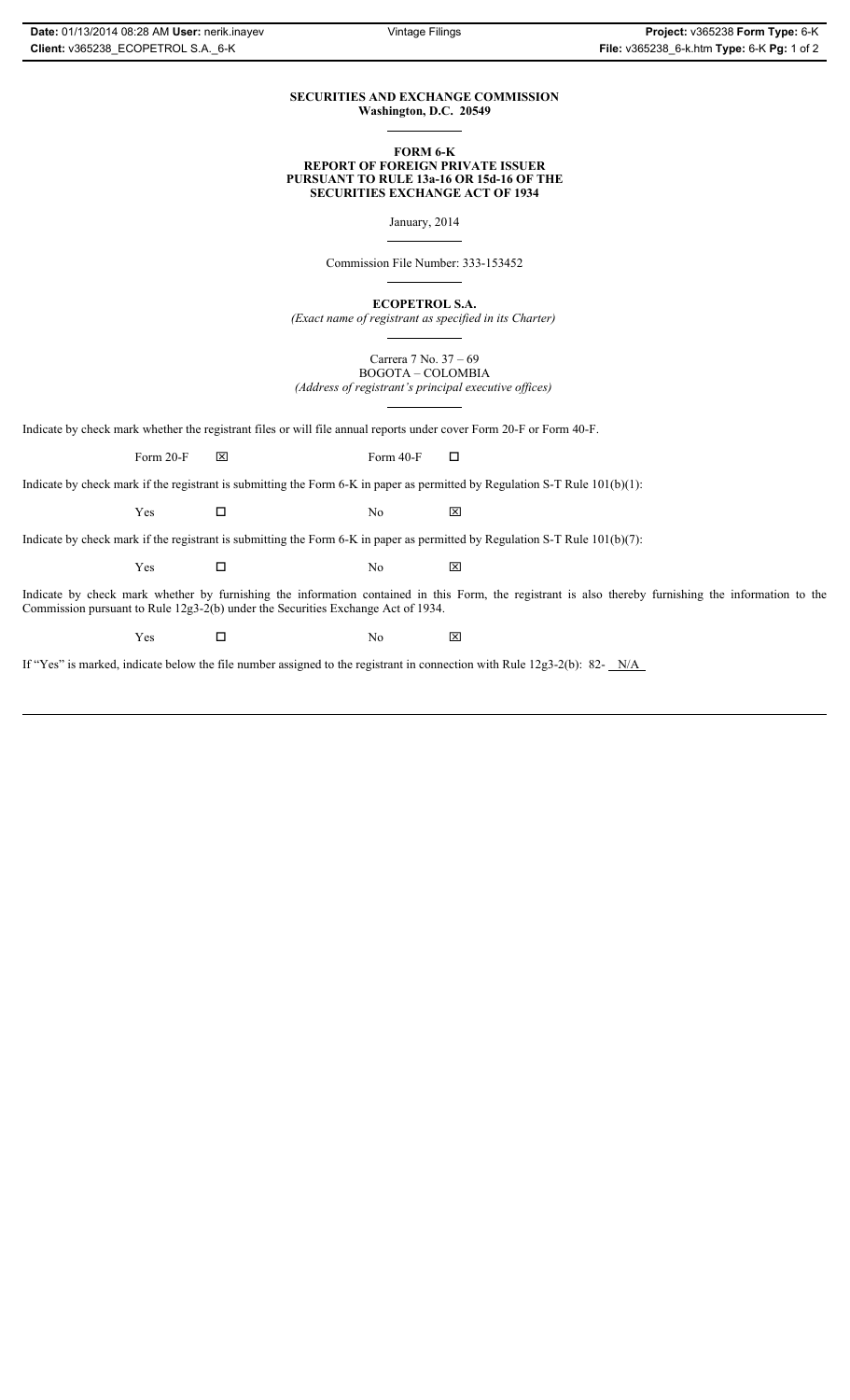# **SIGNATURE**

Pursuant to the requirements of the Securities Exchange Act of 1934, the Registrant has duly caused this report to be signed on its behalf by the undersigned, thereto duly authorized.

Date: January 13, 2014

Ecopetrol S.A.

By: /s/ Magda Manosalva Name: Magda Manosalva Title: Chief Financial Officer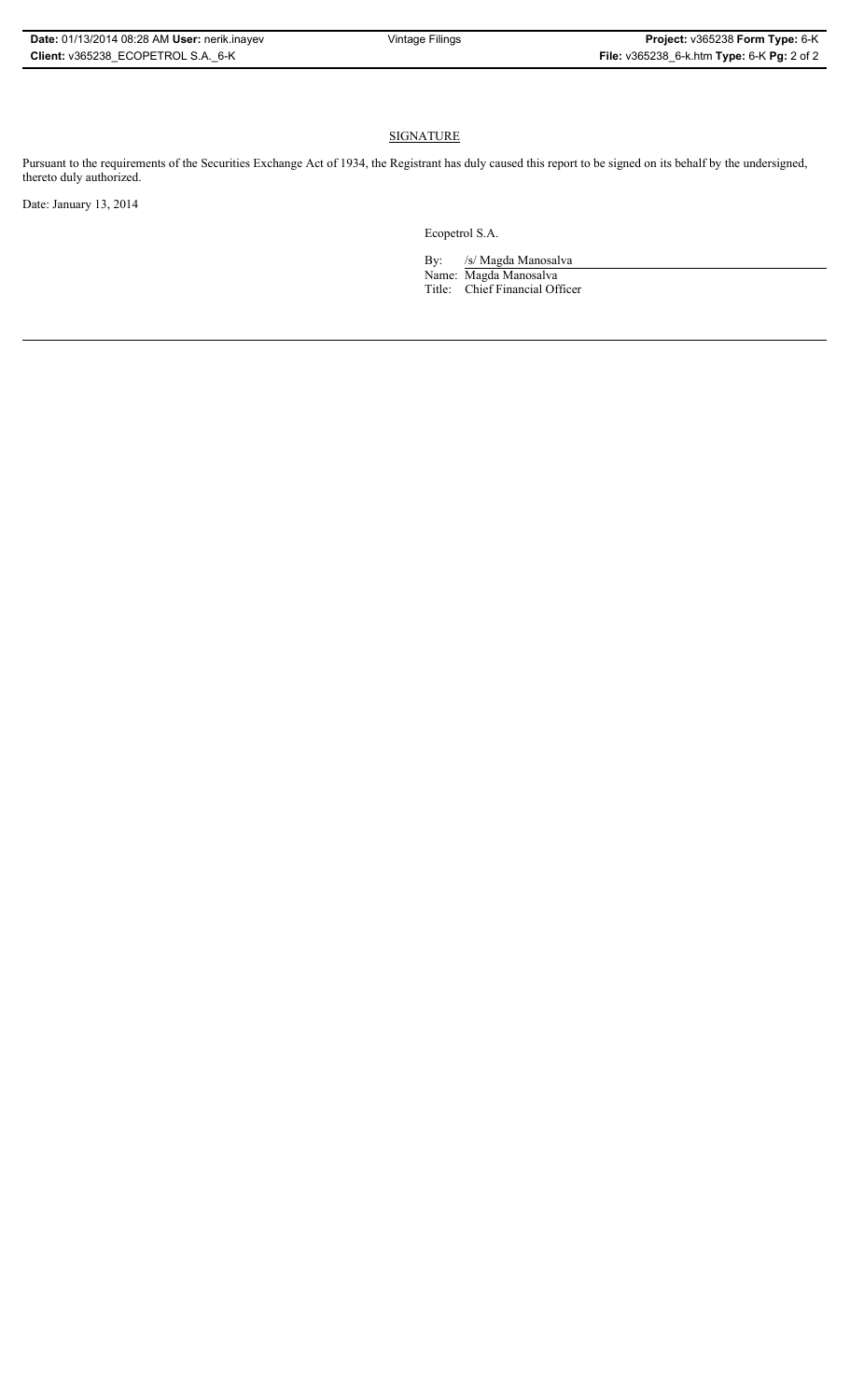# **ECOPETROL ADOPTS MEASURES TO GUARANTEE THE ADEQUATE REPRESENTATION OF SHAREHOLDERS AT THE EXTRAORDINARY SHAREHOLDERS' MEETING**

In accordance with Resolution 116 of 2002, the Board of Directors of Ecopetrol S.A. (NYSE: EC; BVC: ECOPETROL; TSX: ECP) ("Ecopetrol" or the "Company") approved the following measures to guarantee the adequate representation of the Shareholders at the extraordinary shareholders' meeting to be held on Thursday, January 23rd, 2014 at Corferias:

- 1. Ordered the Company's management to inform shareholders of their right to be represented at the General Shareholders' Meeting through a proxy and the legal requirements that those proxies must satisfy.
- 2. Instructed the Company's employees to participate in reviewing shareholder proxies and not to accept proxies that do not comply with the requirements established by Colombian law.
- 3. Instructed the Company's management to inform the Company's managers and employees that they may not recommend to shareholders that they vote on certain way about any specific item.
- 4. Instructed the Company's management to inform the Company's managers and employees not to suggest, coordinate, or agree with shareholders on the submission of shareholder proposals during the General Shareholders' Meeting.
- 5. Instructed the Company's management to inform the Company's managers and employees not to suggest, coordinate or agree with shareholders voting in favor or against any given shareholder proposal presented at the General Shareholders' Meeting.
- 6. Instructed the Company's management to inform Shareholders that they cannot grant proxies to persons who are directly, or indirectly, part of the company's management.
- 7. Instructed the Company's managers to adopt all measures necessary to ensure that the Company's employees act in neutrally when interacting with shareholders.
- 8. Appointed the Secretary General of Ecopetrol as the person responsible for verifying adequate compliance with these measures.
- 9. Appointed the Legal Vice-Presidency as the internal division responsible for reviewing shareholders' proxies.

The measures listed above (adopted by the Board of Directors of Ecopetrol in order to ensure compliance with Resolution 116 of 2002) were made public to the general market by the Chairman of the Board of Directors (acting through the Superintendent for Issuers) prior to the General Shareholders' Meeting.

# **Bogota D.C., January 13, 2014**

1